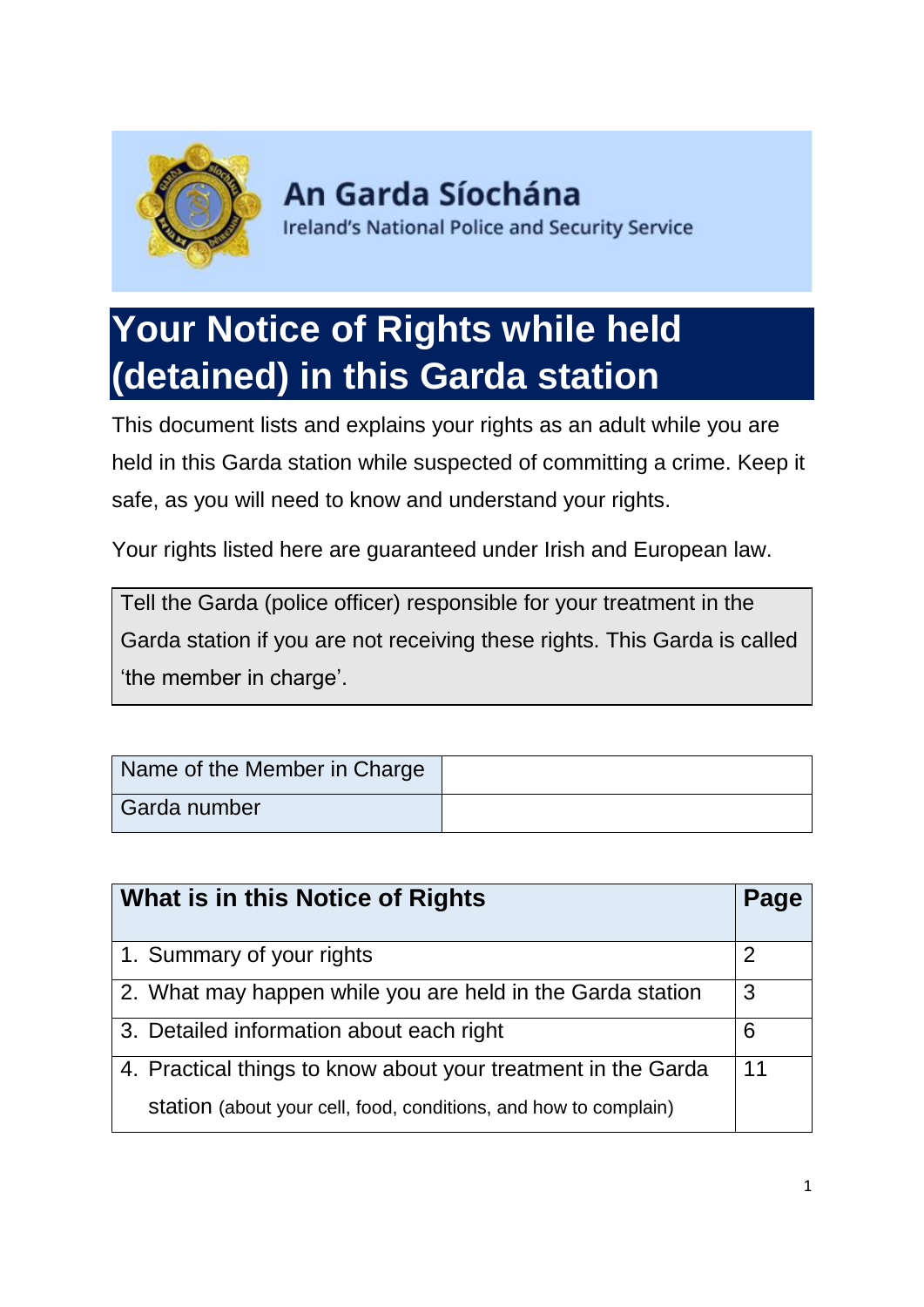# **1. Summary of your rights**

- 1. **Right to remain silent.** If you are asked questions about an offence that the Gardaí believe you have committed, you do not have to say anything. You have the right to remain silent, but anything you say will be written down, and may be used as evidence in court.
- 2. **Right to a lawyer.** Tell the Gardaí if you want a lawyer to help you while you are at the Garda station. A lawyer can speak with you by phone or in person. This is free if have a low income.
- 3. **Right to an interpreter.** If you need an interpreter, the Gardaí must get you one. This includes a sign language interpreter. You can also have certain documents like this Notice of Rights translated. This is free.
- 4. **Right to contact your embassy or consulate.** Tell the Gardaí if you are not Irish and you want to contact your embassy or consulate **or** you want the Gardaí to tell them you are being held.
- 5. **Right to tell someone where you are**. Tell the Gardaí if you want someone to be told where you are. They will allow someone to contact you **or** for you to have a supervised visit **if** it does not does not interfere with or delay the investigation.
- 6. **Right to know why you have been arrested.** You have the right to know why you have been arrested and what you are suspected or accused of doing.
- 7. **Right to know about how long you can be held.** The Gardaí must tell you how long they can hold you for. This can be for an initial period of six hours, and we will tell you if your period of detention is extended. Your lawyer can explain more.
- 8. **Right to know about evidence.** If you are interviewed, the Gardaí must explain the evidence that has given them a reason to hold you.
- 9. **Right to medical help.** Tell the Gardaí if you need medical help or medicine, or if you feel sick or have been injured. Medical help is free.
- 10.**Right to apply for bail.** If you are charged, you have the right to apply for bail**.** The court or the member in charge will decide to allow **or** refuse you bail. (Bail means you or another person has to give money or promise to pay, so that you are not put in prison before your case goes to court.)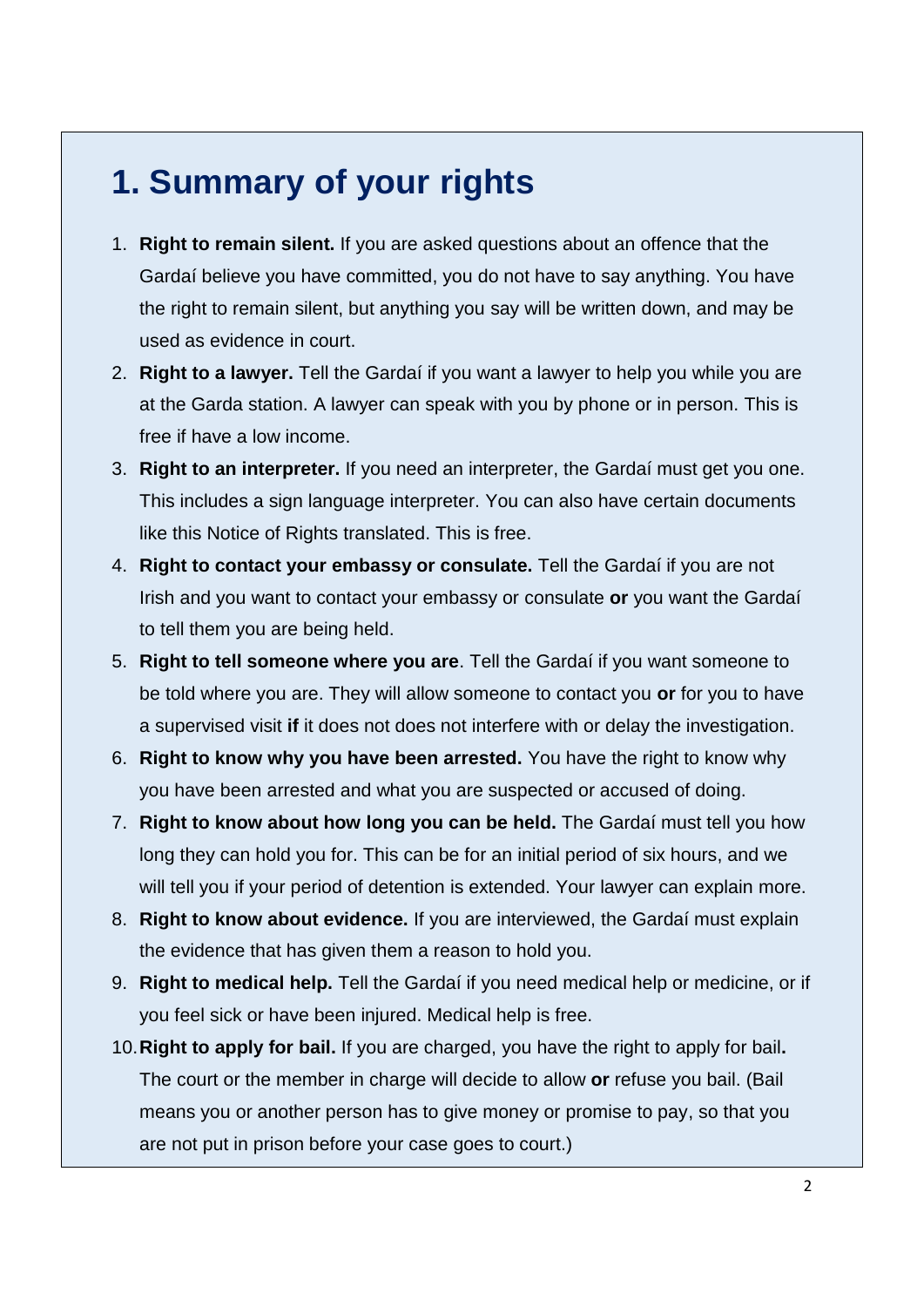# **2. What may happen while you are held in a Garda station**

The Gardaí may do several things to investigate the suspected crime. For example, you may be searched and your fingerprints may be taken. Speak to your lawyer if you have any questions.

### **You may be searched**

The Gardaí must explain in plain English:

- the reason why you are being searched,
- how and to what extent they will search you, and
- the law that allows this type and extent of search.

### **Your fingerprints and photo may be taken, and tests done**

The Gardaí can take your fingerprints, DNA and photographs when authorised by the relevant rank of Garda (see table below).

If you refuse:

- the Gardaí can take them using reasonable force, and
- you may be committing a criminal offence.

| <b>Type</b>                            | Rank of appropriate Garda to authorise |
|----------------------------------------|----------------------------------------|
| Photographs                            | Sergeant or above                      |
| <b>Fingerprints</b>                    | Inspector or above                     |
| Palm prints                            | Inspector or above                     |
| Tests to see if you used or have       | Inspector or above                     |
| been around firearms or explosives     |                                        |
| DNA (For example hair, urine or blood) | Superintendent or above                |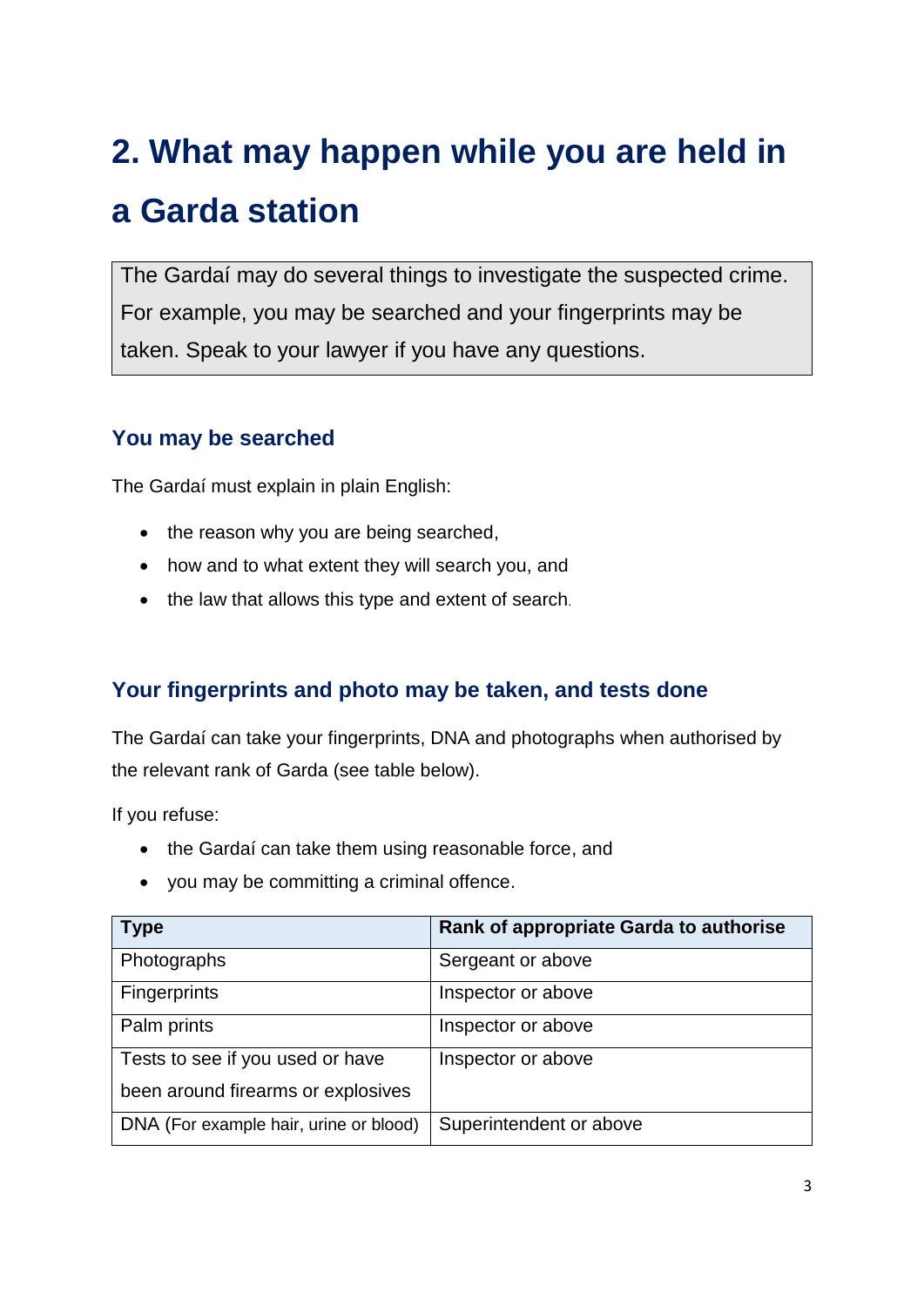| In cases of drink or drug driving |                                        |
|-----------------------------------|----------------------------------------|
| $\mid$ Type                       | Rank of appropriate Garda to authorise |
| Samples of your blood, breath or  | Superintendent or above                |
| urine                             |                                        |
|                                   |                                        |

## **You may be interviewed**

You may be interviewed. If this happens, the Gardaí must interview you 'under caution'. This means the Gardaí **must** tell you that you have the right to remain silent, but anything you say will be written down, and may be used as evidence. You have the right to have a lawyer at the interview.

The interview will also be recorded on video with sound.

When the Gardaí question you, it should not be in an aggressive way. The Gardaí should tell you their name and their rank. The room should be clean, warm and have light in it. You should not have to stand up.

Interviews can take different lengths. If the interview lasts for four hours, it must be ended **or** you must be allowed take a break for a reasonable time. You should have a break at normal meal times and a **break** for a drink after two hours.

You cannot be interviewed between midnight and 8am in the morning unless the member in charge allows this. This may happen if:

- you were brought to the station during that time, or
- there are exceptional circumstances.

At the end of the interview, the interviewer must read the notes of the interview to you, and they must ask you if you want to:

- change or add anything to the notes,
- sign the interview notes to show they are accurate,
- choose one of three tapes of the recording of the interview to be sealed in an envelope to show that it will not be changed in **any** way, and
- sign the sealed envelope.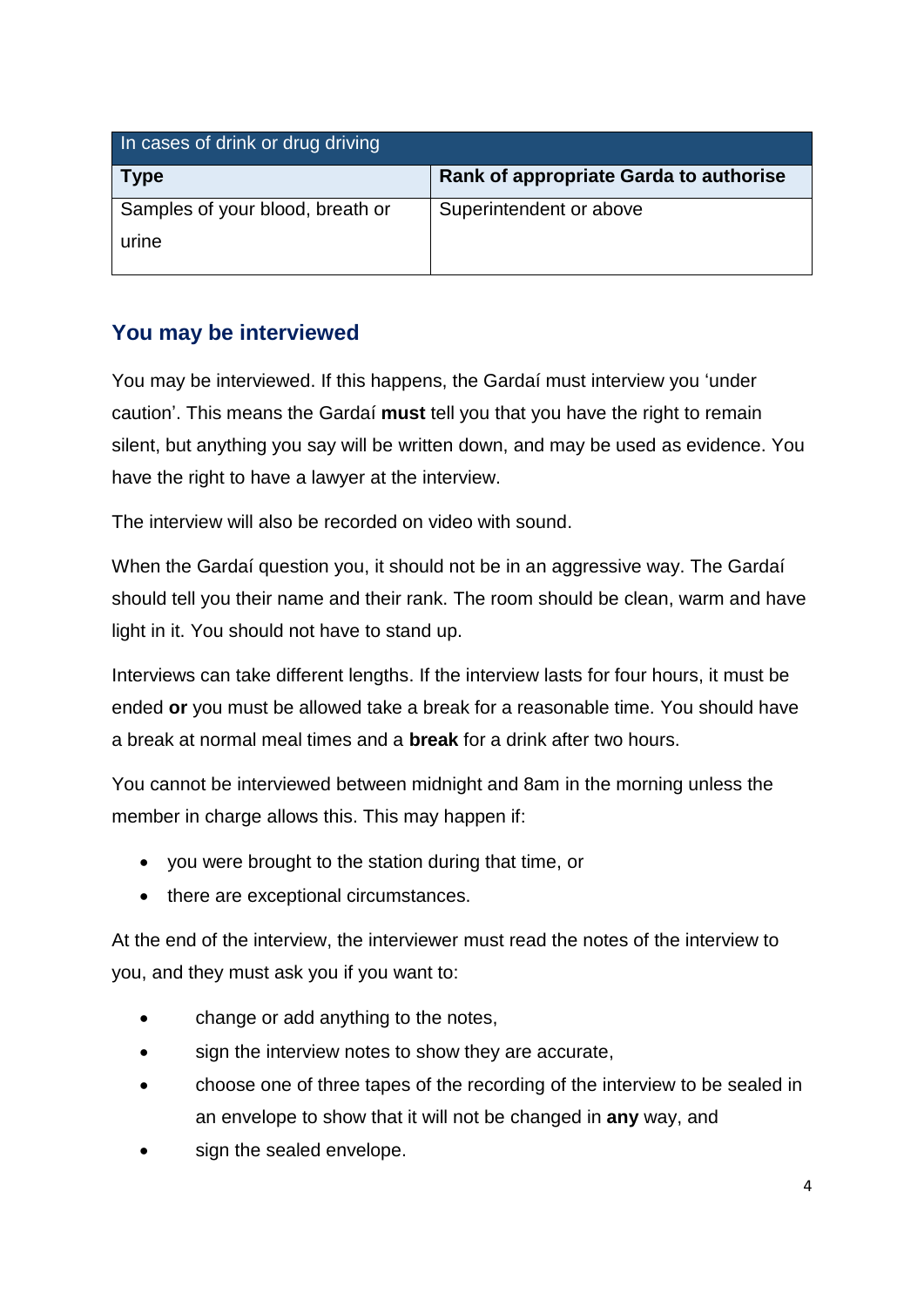It is your choice whether you want to sign the interview and if you want to sign the sealed envelope. By signing, you are stating you believe them to be an accurate account of the interview.

### **Identification parade**

An identification parade – ID parade – is when you are asked to stand in a line of people who look similar, and a witness is asked to identify the person they suspect of the crime. For certain offences, you may be asked to take part in an identification parade. You can agree **or** refuse to take part in an ID parade.

You also have a right to have a lawyer present to advise you during a formal parade.

If you refuse, the Gardaí may conduct an informal identification parade. This means that the Gardaí can ask a witness to point you out. Ask your lawyer for more details.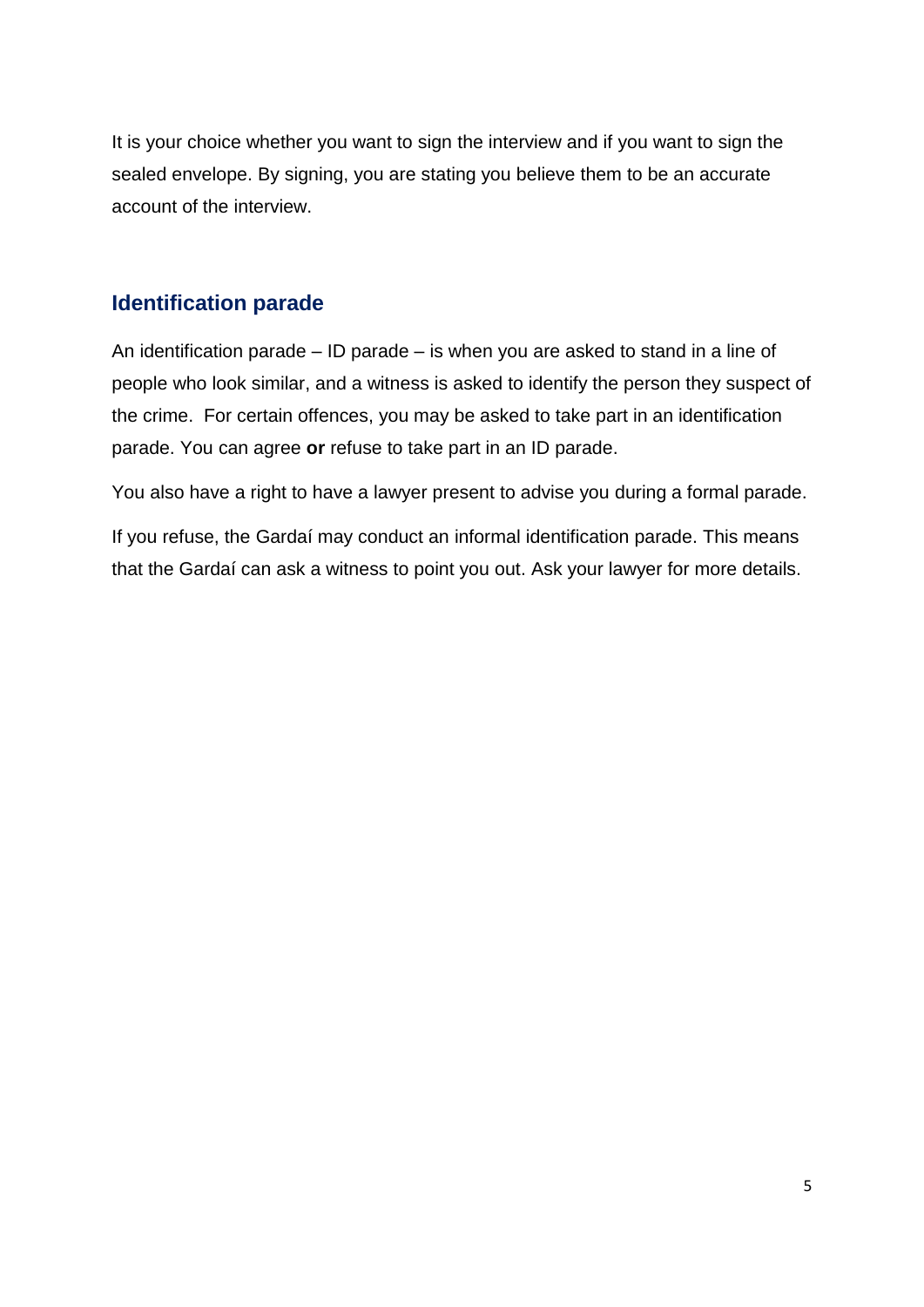# **3. Detailed information about each right**

This section describes your rights in more detail.

Speak with your lawyer if you have any questions.

# **1. Right to remain silent**

You have the right to remain silent, but anything you do say will be written down and may be used as evidence. This means if you are asked questions about the suspected offence, you do **not** have to say anything.

# **2. Right to a lawyer**

A lawyer knows the law and can help and advise you. Many people ask to speak to a lawyer. It does not make it look like you have done anything wrong.

The Garda member in charge **must** ask you if you want to speak to a lawyer for legal advice. Your lawyer can give you legal advice over the phone **or** in the Garda station. If you do not have a lawyer, you should ask the Gardaí to provide you with a list of available lawyers. You can choose the one you wish from that list.

If you have asked for legal advice, the Gardaí are not usually allowed to ask you questions until you have had the chance to talk to a lawyer. When the Gardaí ask you questions (an interview), **you can ask for a lawyer to be in the room with you**.

The Gardaí must let you talk to a lawyer at any time, day or night, when you are at a Garda station.

If you tell the Gardaí that you do not want legal advice, and you later change your mind, tell the Garda member in charge. They will help you to contact a lawyer.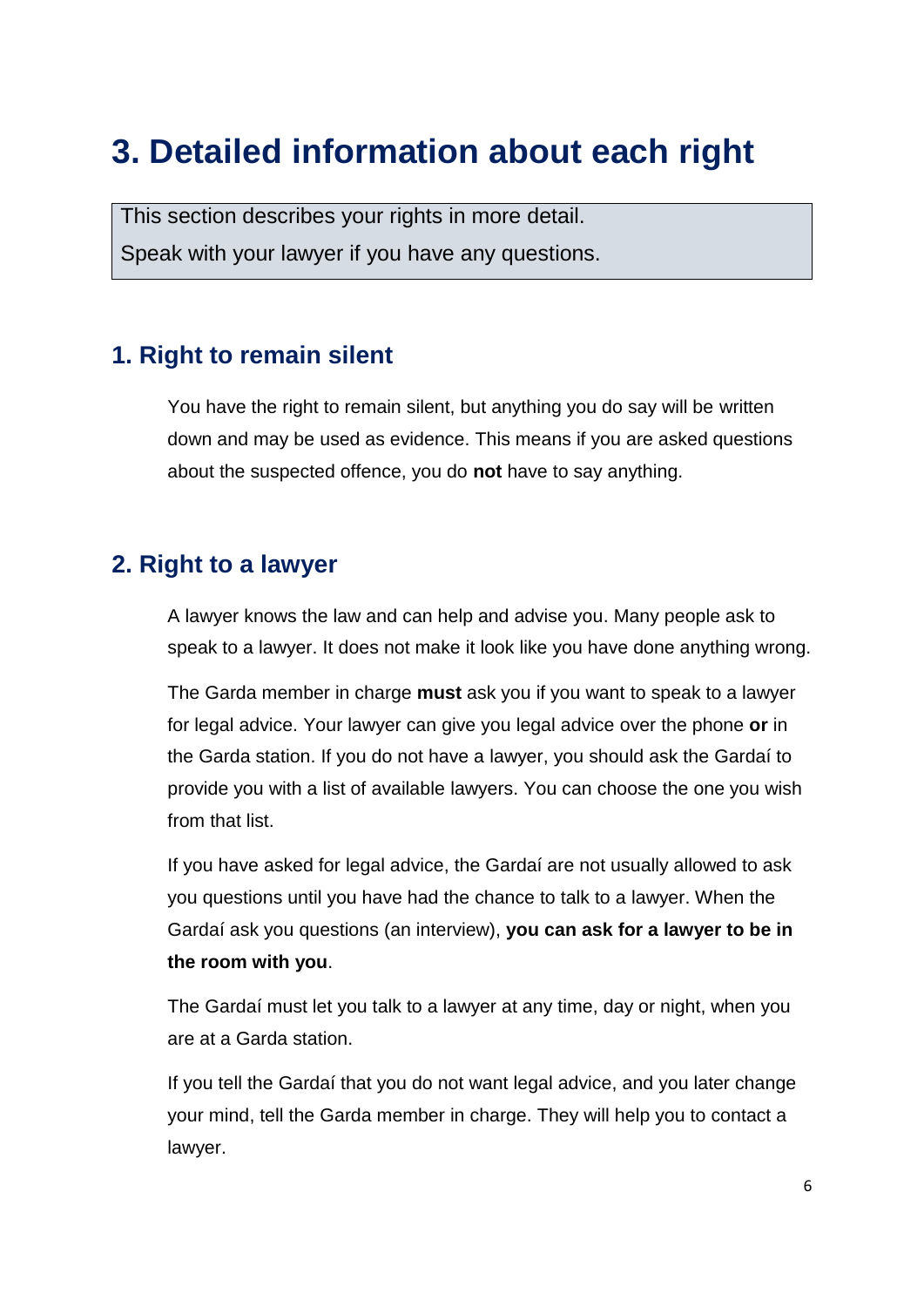#### **What if a lawyer does not show up?**

If the lawyer cannot be contacted or does not appear, you can ask the Gardaí to:

- leave a message for the lawyer,
- contact the lawyer again, or
- contact another lawyer.

#### **What are the legal costs of hiring a lawyer?**

If you have a low income, then it is free to talk to a lawyer.

If you earn more than certain amount a year, you must come to a private arrangement with the lawyer about their fees.

# **3. Right to an interpreter and translations of certain documents**

If you don't speak or understand English, you have the right to an interpreter/translation service any time you are talking to, or interviewed by the Gardaí. This is free.

You are also entitled to a copy of this Notice of Rights in a language you speak. If a translation is not available, you must be given the information through an interpreter and provided with a translation as soon as possible.

The Gardaí will arrange for an Irish Sign Language interpreter to help you if requested. This is free.

# **4. Right to contact your embassy or consulate**

If you are not Irish, you can tell the Gardaí that you want to contact your High Commission, Embassy or Consulate to tell them where you are and why you are in the Garda station.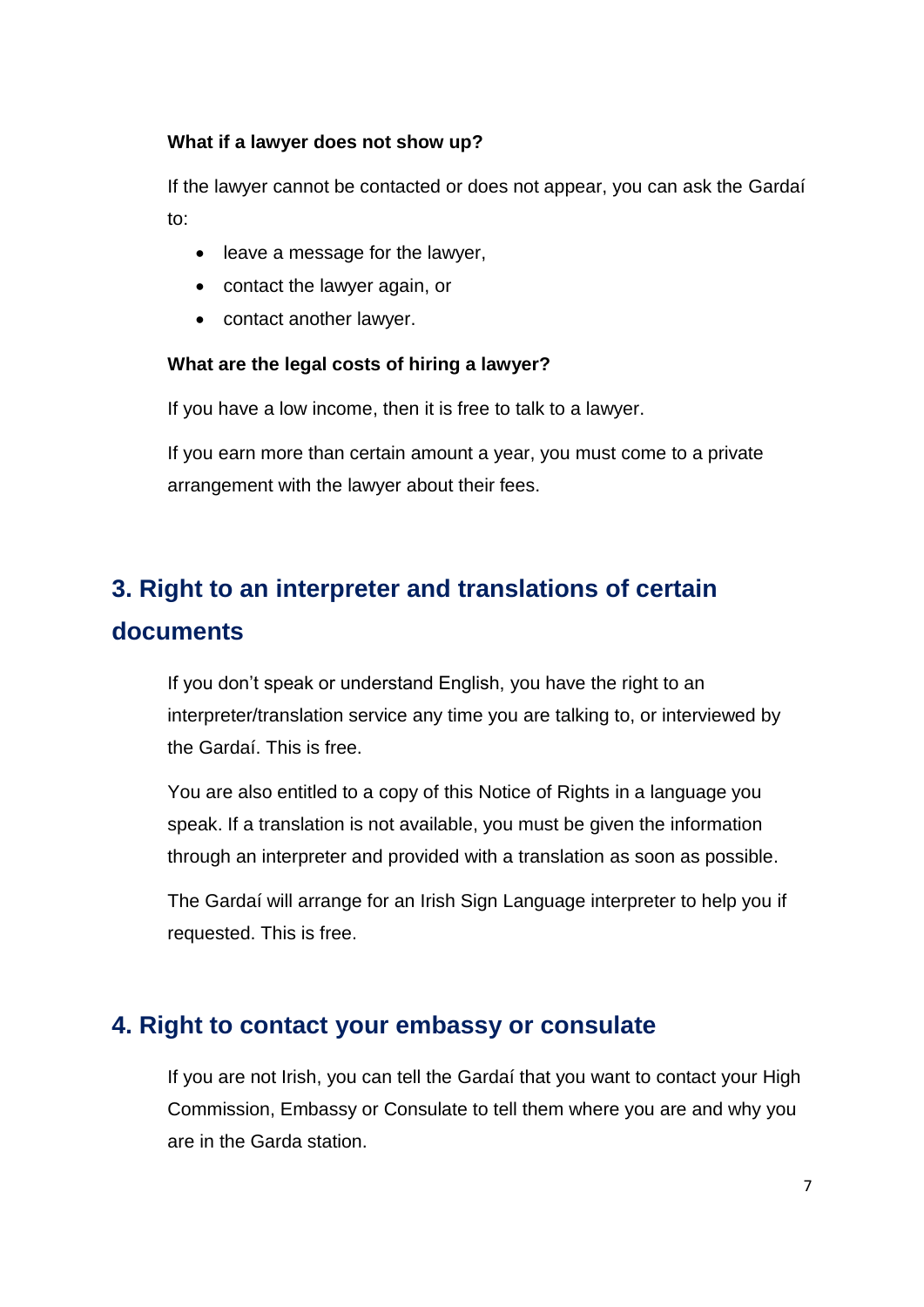A representative of your embassy or consulate can also phone or visit you in private or arrange for a lawyer to see you.

# **5. Right to tell someone that you are at the Garda station and receive a visit.**

In addition to your right to contact a lawyer and your right to inform someone about your arrest, you have the right to tell the Gardaí if you want someone to be told where you are. If this person is not available, you can ask the Gardaí to contact someone else. The Gardaí will not be able to listen to your phone call.

Sometimes the Gardaí may not let you make a phone call. This is likely when they think your call may interfere with the investigation

#### **Visits**

You may be able to have supervised visits, but the member in charge can refuse to allow these if they can't be properly supervised.

# **6. Right to know why you have been arrested**

The Gardaí must tell you:

- about the type of the offence they believe you have committed,
- when and where they think you committed it,
- why they think you have committed the offence and arrest you, and
- why they believe you need to be held at the Garda Station.

Before you are asked any questions about any offence, the Gardaí must give you **and** your lawyer enough information about what they think you have done. This helps you to defend yourself, but the Garda may not tell you immediately if it would harm the Garda investigation.

This applies to any other offences the Gardaí suspect you of doing.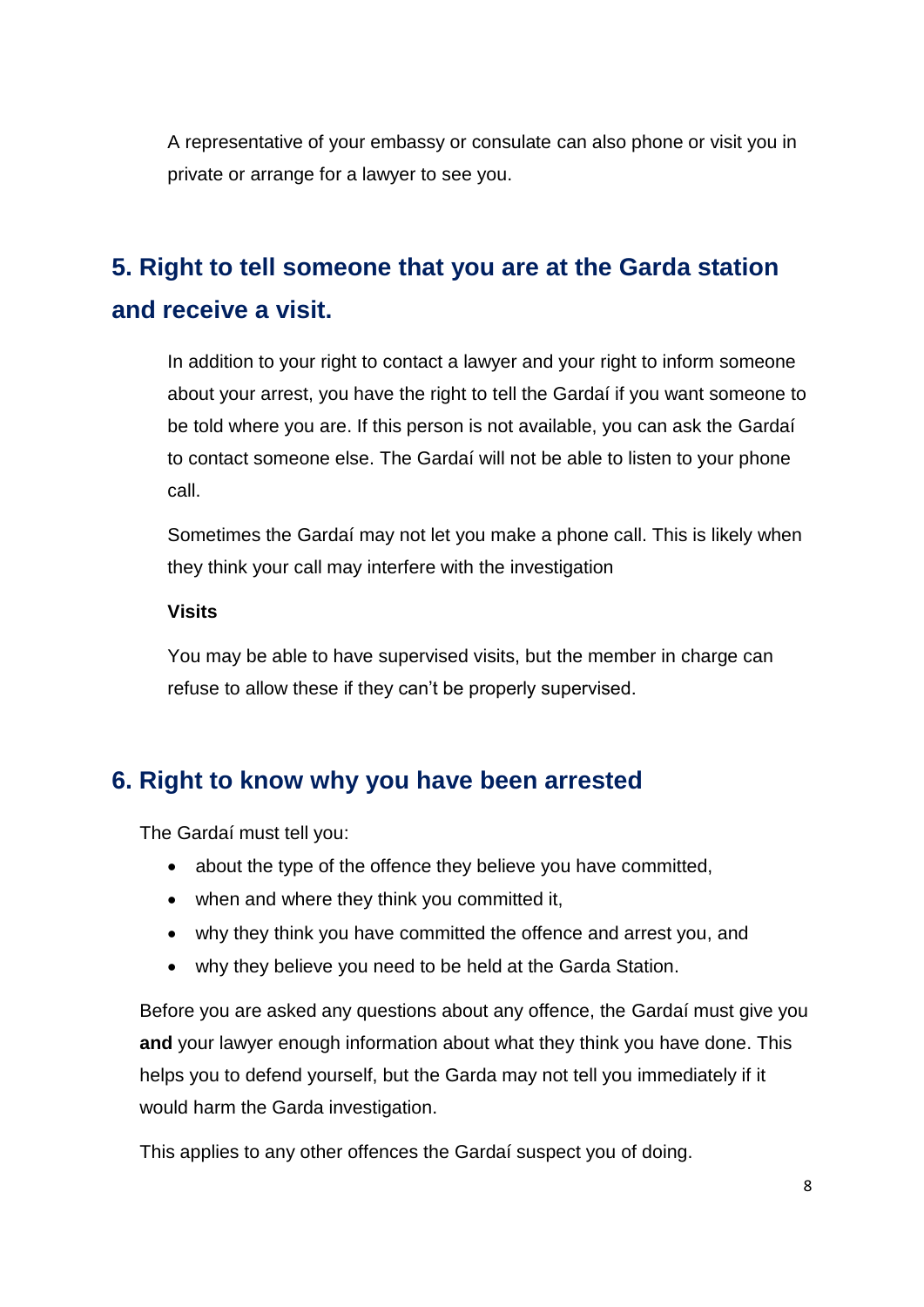# **7. Right to know for how long you can be detained**

The Gardaí can keep you from between six hours to seven days. How long you are held depends on the law the Garda is holding you under **and** if a senior Garda or the district or circuit court allow the time you are held at the station to be extended. Ask your lawyer for more information. If your detention is not necessary, you must be released.

When the period of your detention ends, **one** of the following things will happen:

- You may be charged and released on station bail to appear in court on a date within 28 days. Station bail is when the Garda member in charge sets your bail without going to the district court.
- You may be charged with the crime, held in the station and brought before the next sitting of the district court.
- You may be released without charge with the Gardaí to later send a file of the investigation to the Director of Public Prosecutions.
- You may be held for longer if ordered by a court or a senior Garda.

When a Garda asks a court to extend your detention (hold you in the station for longer):

- You must be brought to court for the hearing (unless a senior Garda can extend the time you can be kept).
- You must be given a copy of the information that tells the court about the evidence against you and why Gardaí want to keep you in the Garda station for longer.
- The Gardaí will only be allowed to keep you in the station if the court believes it is necessary and that the Gardaí are investigating your case carefully and without wasting time.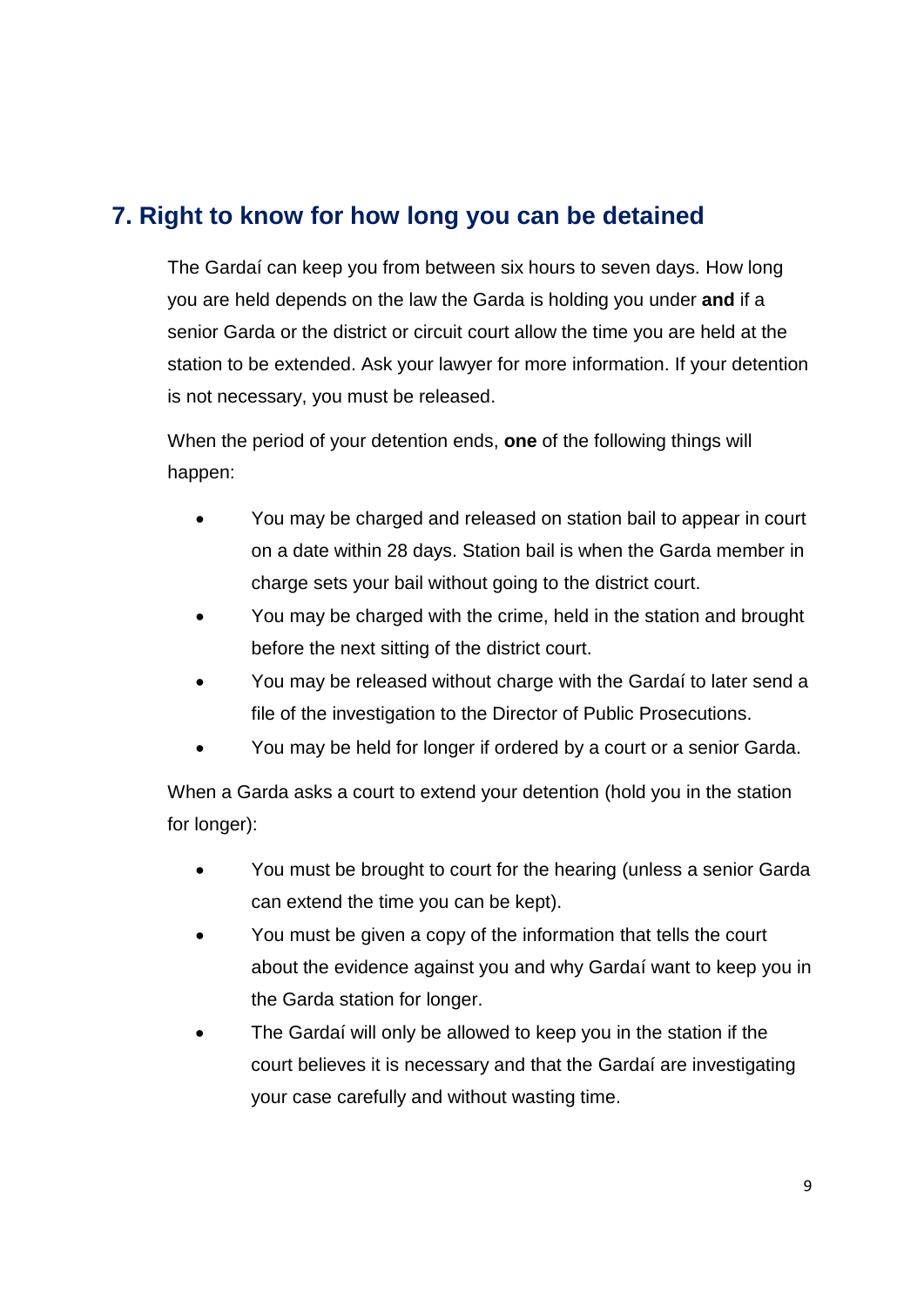## **8. Right to know about evidence**

The Gardaí must explain the evidence that has given them a reason to keep you in the station during an interview.

If your case goes to a court trial, you or your lawyer can see all the evidence, such as copies of witness statements and details of other evidence such as CCTV or other video footage.

## **9. Right to get medical help**

If you are injured and need a doctor, the Gardaí will call a doctor to come to the station. This is free.

If you need hospital treatment, you will be brought to a hospital. This is free.

If you are taking medicine, you should tell the Gardaí. You may be allowed to take your own medicine, but the Gardaí will have to check first.

If you are on medicine, but do not have it with you, ask the Gardaí to call a doctor. The doctor will have to give you medicine you need. This is free.

## **10. Right to bail**

If you are charged with a crime, you may be able to be released on bail. The court or member in charge will decide whether to allow or refuse bail.

Bail is when you are released because you or someone else has promised that you will appear in court for your trial. Bail is based on the principle that the accused is presumed (accepted as) innocent until proved guilty.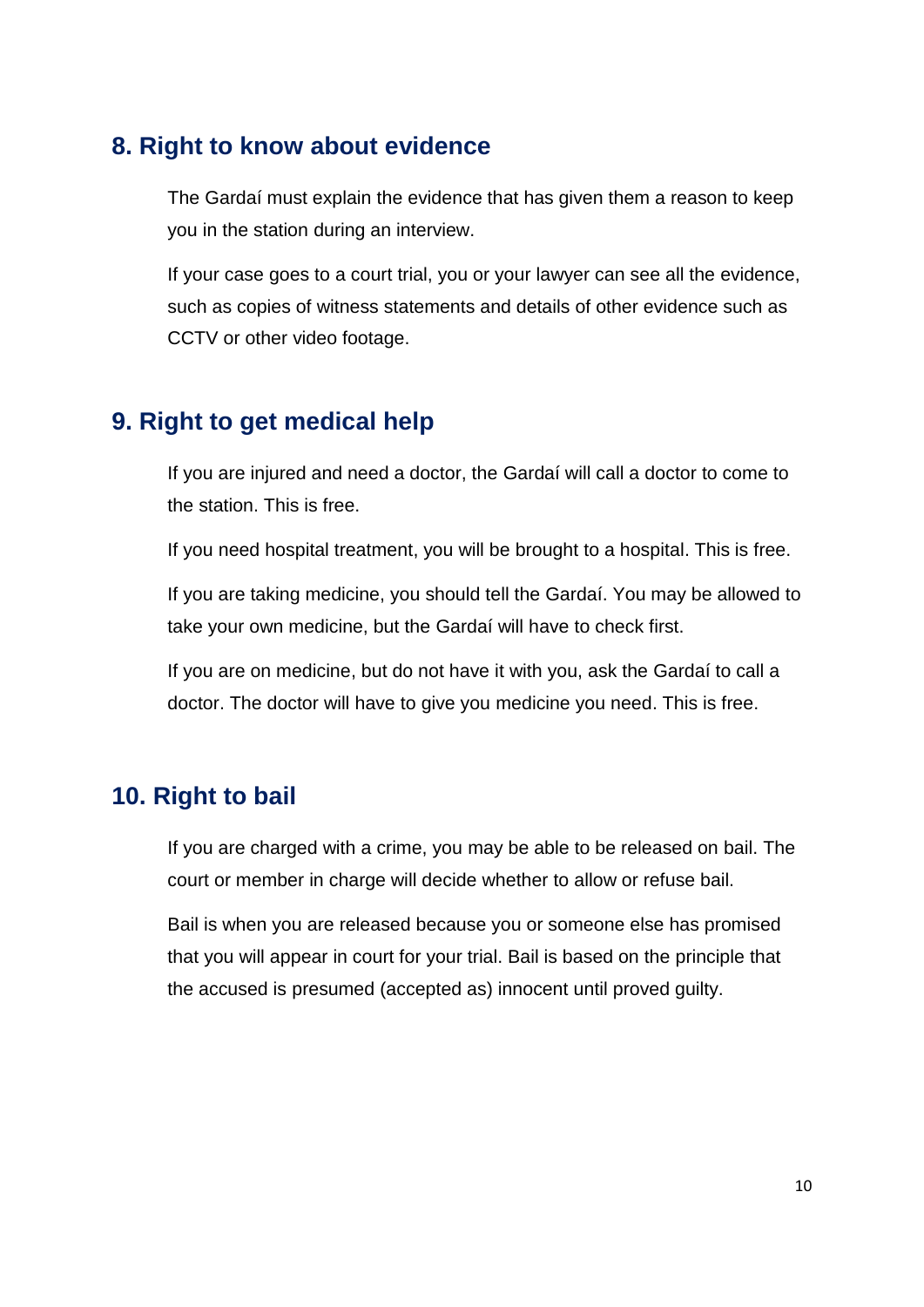# **4. Practical things to know about your treatment in the Garda station**

These are short notes about how you should be treated while held in the Garda station.

### **Your cell**

You should be kept in a cell on your own. Your cell should be clean, warm and have light in it. Your bedding should be clean and in good order. You must be allowed to use a toilet and to wash.

#### **Clothes**

If your own clothes are taken from you, the Gardaí must provide you with clothes. You may be allowed to ask a family member to bring clothes to you.

### **Food and drink**

You must be offered food and drink regularly while in the station. This is free.

### **Exercise**

If possible, you should be allowed outside each day for fresh air.

#### **Rest**

You should be allowed at least 8 hours rest in any 24 hours you are in custody.

#### **Getting details of your time at the Garda station**

Everything that happens to you when you are at the Garda station is recorded in writing. This is called the **Custody Record**.

When you leave the Garda station, you **or** your lawyer can ask for a copy of the Custody Record.